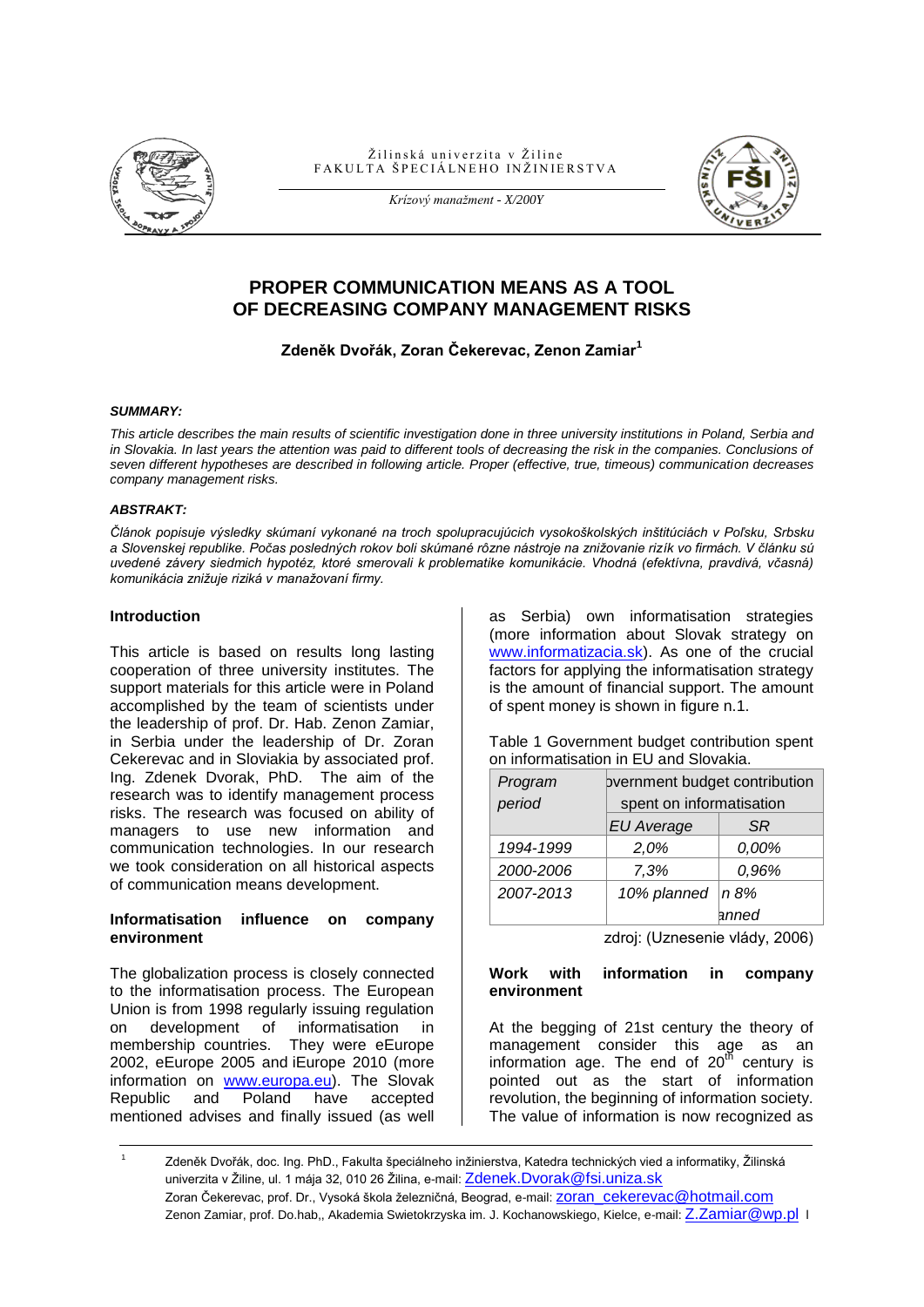capital, asset, which is provided, processed, valorized and used by manager. In other words the information has a potential to be very important factor in company's development. The information creates material and other sources but on the other hand for its provision it is also needed to consume those sources.

Modern company use following functions of information:

- communication,
- decision making support,
- learning processes.

The information transfer process is done in several ways using different transfer means. In modern ICT systems is the information transferred into binary code. When the binary code information reach the recipient it is again transferred from binary code to needed form.



Figure n. 2 Information functions in company

### **Problem solution hypothesis**

A management experience describes different risks in information procession. According to the norm STN 010380: 2003, risk management, different processes were divided into activities, acts and actions. Possible risks were identified in all processes. Seven basic directions of research were stated:

- 1. incompatibility of communication tools,
- 2. message language ignorance,
- 3. no or not sustainable feedback,
- 4. wrong task formulation,
- 5. not sustainable ability to use function of modern ICT systems,
- 6. disproportions of information in formal and informal IS
- 7. management education.

In all participant countries were done interviews with managers on all positions. The questionnaires were distributed among people working closely with managers to find out direct feedback on management work.

Different hypothesis were set according to their position to management quality, company work's quality, changes in company's culture, and mainly to the risks of company's management. In accordance with risk management it is needed to identify risks. We decided to state following hypothesis from whole range of possible choices. Seven hypothesis are shown on the table n. 2.

Table 2 Chosen hypothesis of the research

| Hypothesis $n.1 - What is the influence of$<br>incompatibility in communication means on<br>quality of work in company?             | H1             |  |
|-------------------------------------------------------------------------------------------------------------------------------------|----------------|--|
| Hypothesis n.2 – How can low understating of                                                                                        |                |  |
| language decrease company's work quality?                                                                                           |                |  |
| Hypothesis n.3 – What are the consequences                                                                                          |                |  |
| of lack of feedback on management work on                                                                                           |                |  |
| change in company's culture?                                                                                                        |                |  |
| Hypothesis $n.4 - What$ is the influence of<br>modern and effective task definition on<br>company's risks? Hypothesis n.5 - What is | H <sub>4</sub> |  |
| the connection between quality of company                                                                                           |                |  |
| management and their ability to use ICT<br>means?                                                                                   | H <sub>5</sub> |  |
| Hypothesis n.6 - Are disproportions<br>in<br>information in formal and informal<br>- IS<br>increasing the risks in company?         | <b>H6</b>      |  |
| Hypothesis $n.7 - ls$ regular attendance of<br>managers on courses lowering company's<br>risks?                                     | H7             |  |

Due to chosen hypothesis and documented examples from practice it is possible to analyze possible threats for company processes. More detailed fragments from everyday experience will be presented in the next part of article.

## **Examples of practical problems in company's management**

Chosen examples for hypothesis n. 1. Due to the present expansion of ICT problem of HW or SW incompatibility occurs. One of the possible scenarios is that company purchases new computers and software, but because of deficiency in users education how to use new software, they are very often not able to work with files proceeded in older SW version. Conclusion is that hypothesis n. 1 was confirmed which means that purchasing of new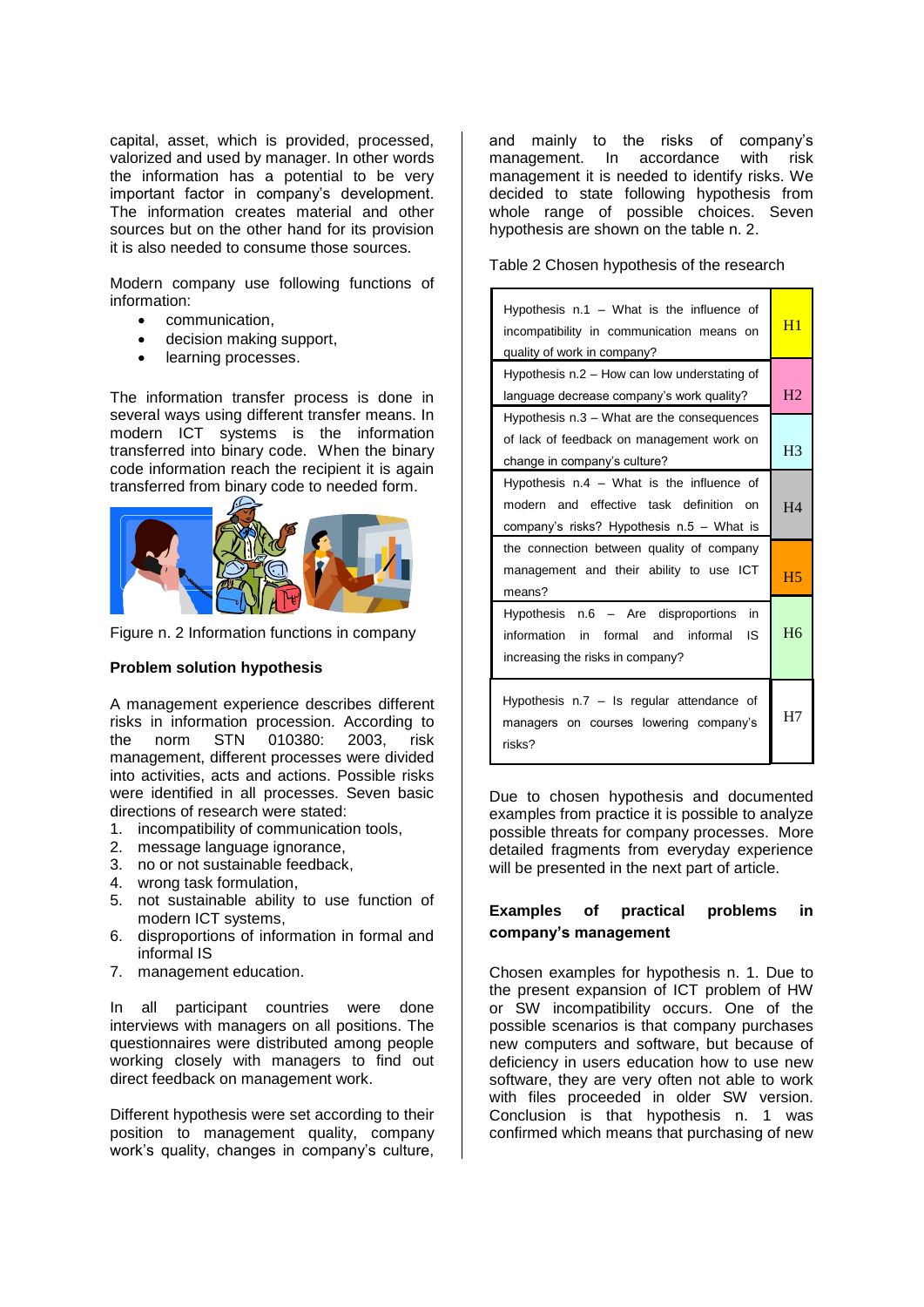HW and SW contains certain risks in company's life.

Hypothesis n. 2 can be demonstrated on many examples, when manager did not used proper language, which could be understood by his colleagues. In present global time, when tasks are solved in cooperation in many countries, managers should know and being able to use some of the international languages. The base for work in global environment is to know at least English language. This is valid also in university environment because English is widely used in all scientific brands. Using of other languages is also used in bigger cities and frequently visited places to make the travel and access easier also for foreign citizens – see figure n. 3



Figure n. 3 Platform marking in different languages

Hypothesis n. 3 – feedback and changes in company's culture. In proceeded research was investigated the occurrence of feedback from clients or colleagues. Unfortunately in many institutions was found out that management does not make any feedback or ignore the results. This hypothesis was fully confirmed in all institutions. For functioning management it is impossible to work without having regular feedback.

Hypothesis n. 4 - Investigations hold on effective and modern task formulation are based on opinions of people who prefer timeproven methods as well as modern methods based on using of ICT. It was proven that applying modern methods has to over go several steps when people are allowed to use both methods and step by step to transfer the task definition system. In case when the system was defined, people were educated, and system started to work it was stated that risk of communication problems was very low. It is very important to follow all steps and from

time to time to repeat whole innovation process. The hypothesis n. 4 was confirmed.

Hypothesis n.  $5 -$  What is the connection between quality of company management and their ability to use ICT means? In given case we found out that some of the managers in investigated institutions do not use ICT means at all. Communication they apply are only phones or cell phones. In fact if those managers are surrounded by people who are able to use ICT in proper way, they do not face any serious problem. On the other hand it is very difficult to state if such approach can be applied in long- term run and effectively. The research states that managers in future should be at least average ICT users able to manage majority of their communication via emails and other ICT services available. This hypothesis was not confirmed, because it is still possible to manage company without using ICT.

Hypothesis n. 6 – Are disproportions in information in formal and informal IS increasing the risks in company? This issue was solved on different levels, because formal snf informal IS exists in all companies at the same time( see figure n. 4



Figure n. 4 Formal and informal IS of company

The answers of respondents vary a lot. Some of them stated that the content of both IS are almost same, the only difference is in time reliability. Such a situation is considered to be a normal state. On the other hand some of the answers stated that the information from both IS vary a lot which could be a serious problem for relationships within he company. In this case management should try to change communication culture. Finally we can confirm hypothesis n. 6. Disproportions in content of